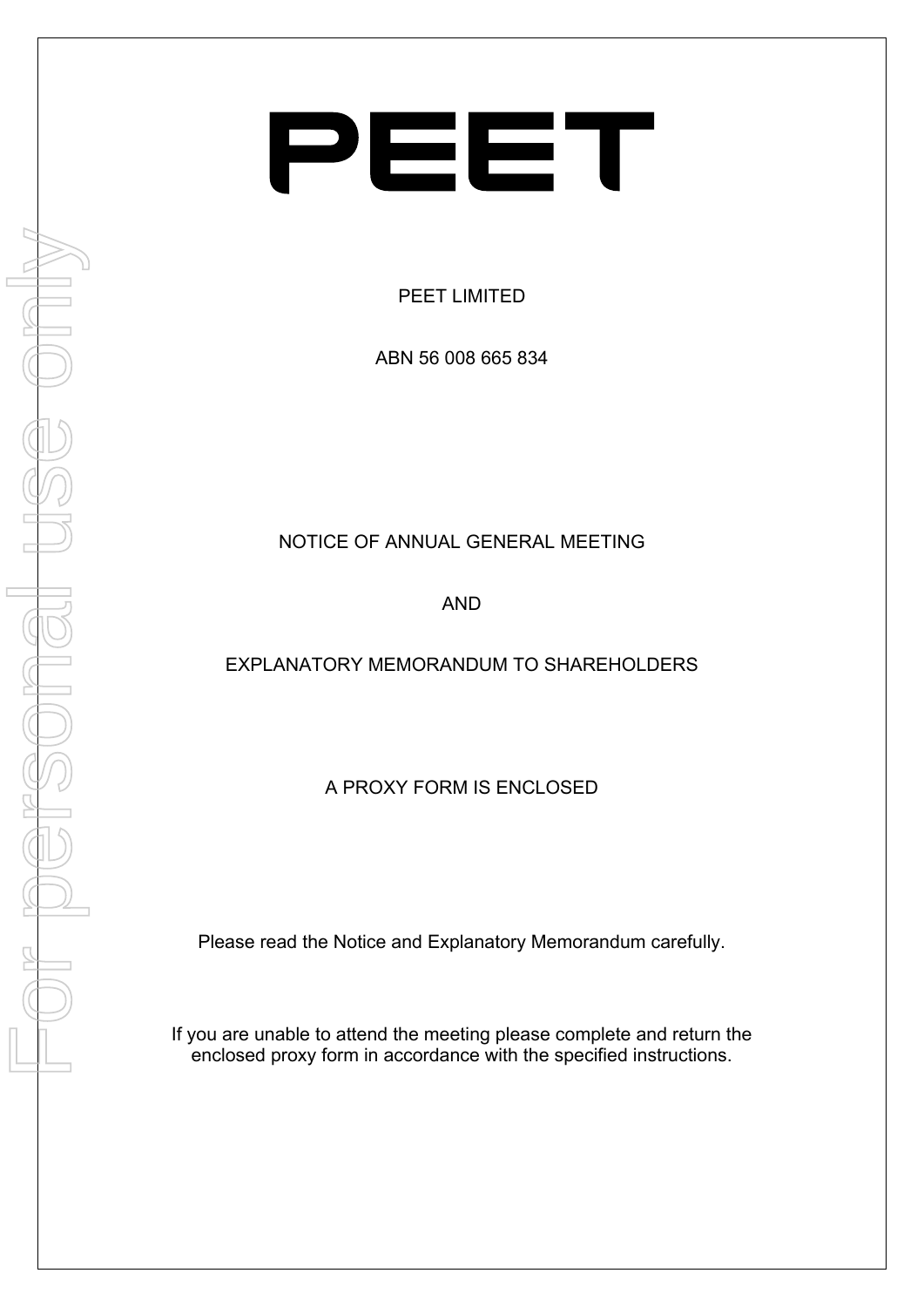#### **PEET LIMITED ABN 56 008 665 834**

#### **NOTICE OF ANNUAL GENERAL MEETING ("AGM")**

Notice is given that the AGM of Peet Limited ("the Company" or "Peet") will be held at the InterContinental Perth City Centre Hotel, 815 Hay Street, Perth, Western Australia on Wednesday, 20 November 2019 at 10.00am (WST).

#### **Agenda items**

#### **1 Financial report**

To receive and consider the financial report of the Company and the reports of the Directors and auditor for the year ended 30 June 2019.

#### **2 Resolution 1 - Re-election of Anthony Wayne (Tony) Lennon**

To consider and, if thought fit, to pass the following resolution as an ordinary resolution:

*"That Anthony Wayne (Tony) Lennon, being a Director of the Company, who retires in accordance with rule 8.1(d) of the Company's Constitution, and being eligible, be reelected as a Director of the Company."* 

#### **3 Resolution 2 - Re-election of Robert John McKinnon**

To consider and, if thought fit, to pass the following resolution as an ordinary resolution:

*"That Robert John McKinnon, being a Director of the Company who retires in accordance with rule 8.1(d) of the Company's Constitution, and being eligible, be re-elected as a Director of the Company."* 

#### **4 Resolution 3 - Adoption of Remuneration Report**

To consider and, if thought fit, to pass the following resolution as an ordinary resolution:

*"That the Company's Remuneration Report for the year ended 30 June 2019 be adopted."* 

Note: The vote on this item is advisory only and does not bind the Directors or the Company.

#### **Voting exclusion statement**

The Company will disregard any votes cast (in any capacity) on Resolution 3:

- by or on behalf of a member of the Company's key management personnel details of whose remuneration is included in the 2019 Remuneration Report ("KMP"); or
- a closely related party of a member of the KMP.

However, the Company need not disregard a vote cast if the vote is cast as a proxy for a person entitled to vote:

- in accordance with the directions on the proxy form; or
- by the Chairman in accordance with a direction on the proxy form to vote as the proxy decides even though Resolution 3 is connected with the remuneration of the KMP.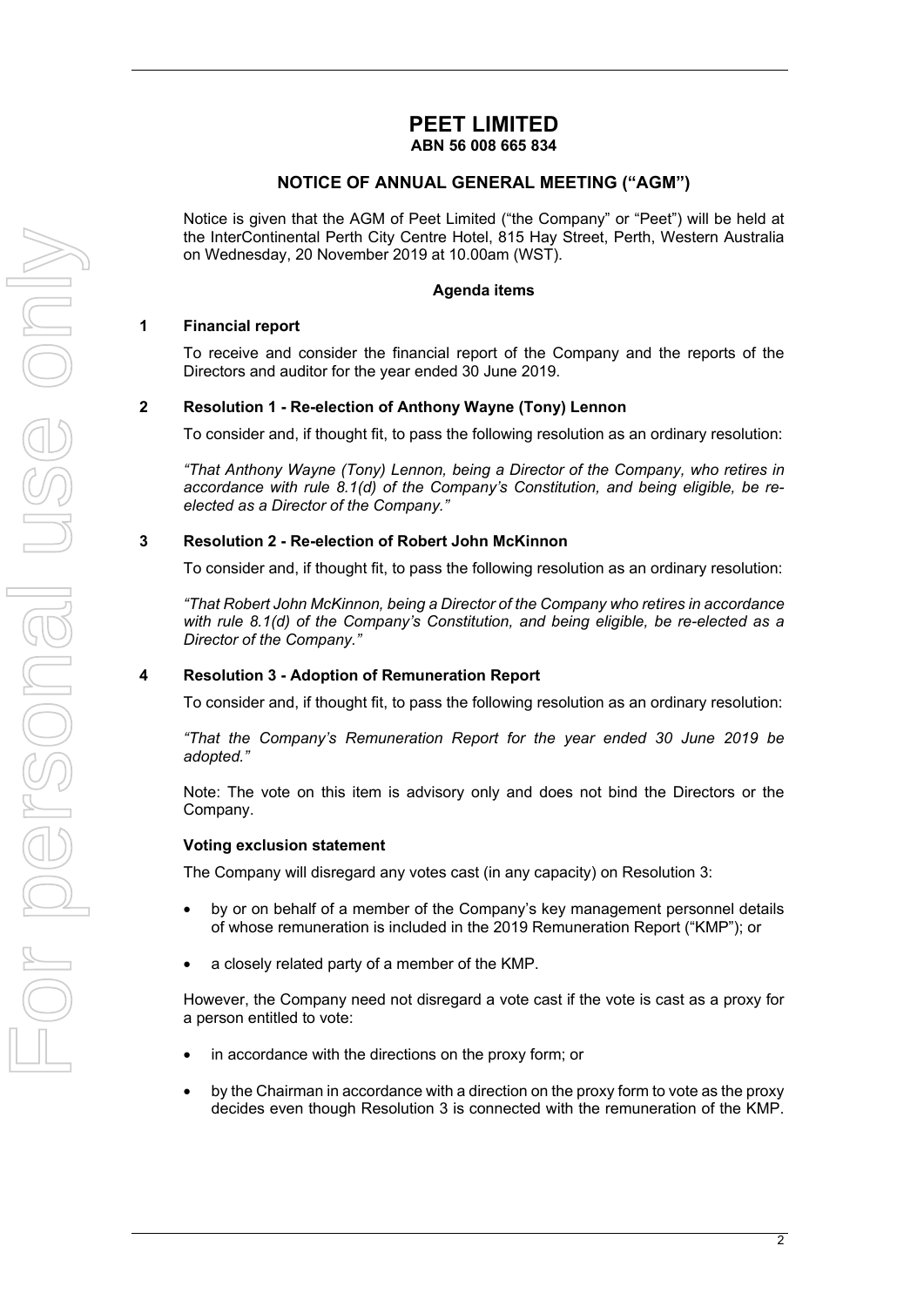#### **5 Resolution 4 - Approval for the grant of FY20 Performance Rights under the Peet Limited Performance Rights Plan to Brendan Gore**

To consider and, if thought fit, to pass the following resolution as an ordinary resolution:

*"For the purposes of ASX Listing Rule 10.14 and for all other purposes, approval is given to grant 897,797 FY20 Performance Rights to the Managing Director and Chief Executive Officer, Mr Brendan Gore, under the Peet Limited Performance Rights Plan, as amended from time to time, and on the terms and conditions summarised in the Explanatory Memorandum."* 

#### **Voting exclusion statement**

The Company will disregard any votes cast in favour of Resolution 4 by or on behalf of:

- Mr Brendan Gore; or
- an associate of Mr Brendan Gore.

However, the Company need not disregard a vote if:

- it is cast by a person as proxy for a person who is entitled to vote, in accordance with the directions on the proxy form; or
- it is cast by the person chairing the meeting as proxy for a person who is entitled to vote, in accordance with a direction on the proxy form to vote as the proxy decides.

The Company will also disregard any votes cast in favour of Resolution 4 as a proxy by a person who is a member of the KMP or their closely related parties, unless the vote is cast by:

- a person as proxy for a person who is entitled to vote, in accordance with the directions on the proxy form; or
- the Chairman of the meeting as proxy for a person who is entitled to vote, in accordance with a direction on the proxy form to vote as the proxy decides even though Resolution 4 is connected with the remuneration of a member of the KMP.

#### **Explanatory Memorandum**

Shareholders are referred to the Explanatory Memorandum accompanying and forming part of this Notice of AGM.

#### **Entitlement to vote**

It has been determined that under regulation 7.11.37 of the *Corporations Regulations 2001* (*Cth*)*,* for the purposes of the AGM, shares will be taken to be held by the persons who are the registered holders at **7.00pm (EDT), Monday, 18 November 2019.** Accordingly, share transfers registered after that time will be disregarded in determining entitlements to attend and vote at the AGM.

#### **Methods of voting**

Ordinary shareholders can vote in the following ways:

- by attending the AGM and voting in person, by attorney or, in the case of corporate shareholders, by corporate representative; or
- by appointing a proxy to vote on their behalf using the proxy form enclosed with this Notice of AGM (see following).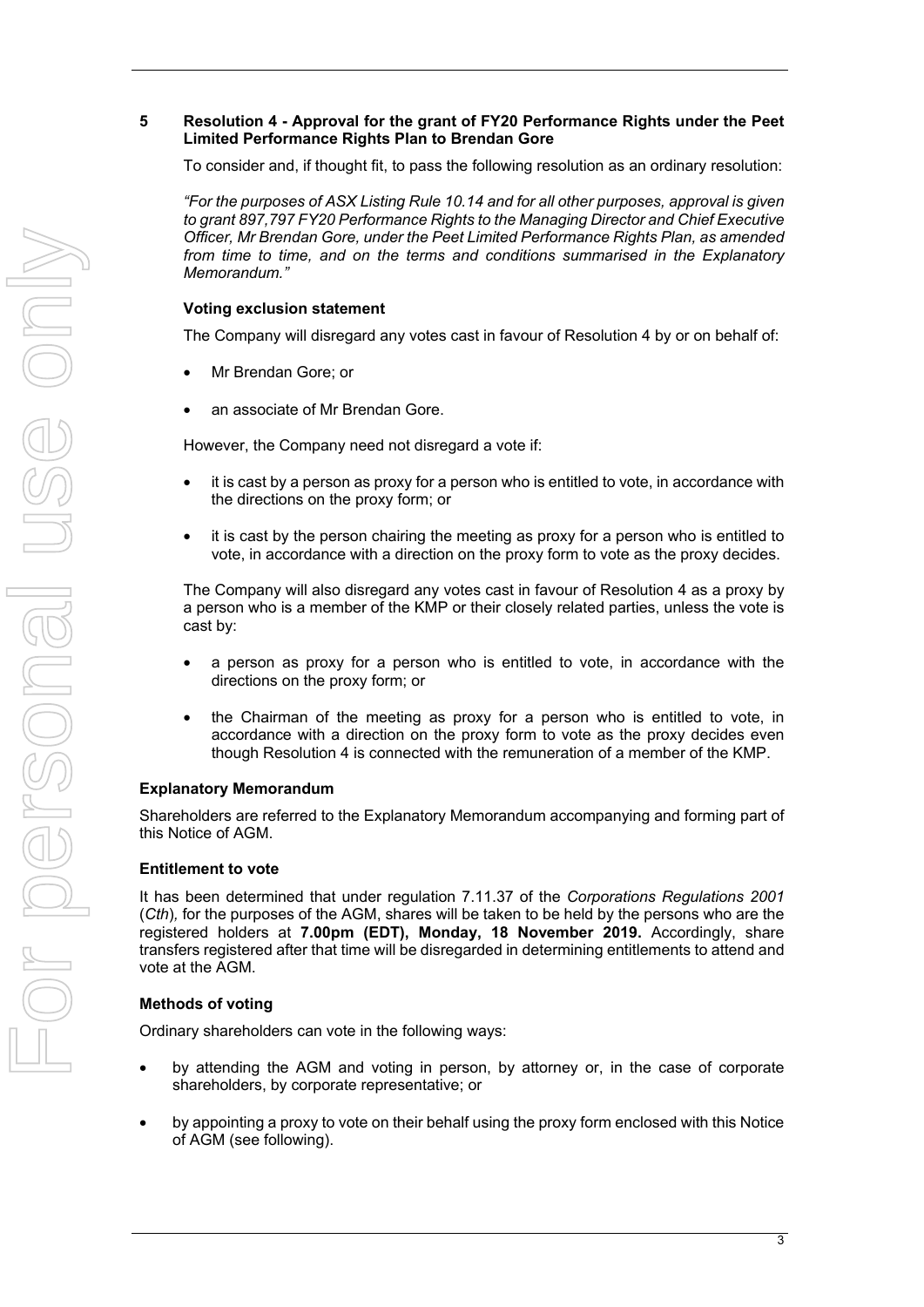#### **Attending the AGM**

If you attend the AGM, please bring along your personalised proxy form with you. The bar code at the top of the form will help you register. If you do not bring your proxy form with you, you will still be able to attend the AGM but representatives from the Company's share registry, Computershare Investor Services, will need to verify your identity. You will be able to register from 9.00am (WST) on the day of the AGM.

#### **Bodies Corporate**

A body corporate may appoint an individual as its representative to attend and vote at the AGM and exercise any other powers the body corporate can exercise at the AGM. The appointment may be a standing one. The representative should bring to the AGM evidence of his or her appointment, including any authority under which the appointment is signed, unless it has previously been given to the Company.

#### **Proxies**

A shareholder entitled to attend and vote has a right to appoint a proxy to attend and vote instead of the shareholder. A proxy need not be a shareholder.

Members of the KMP (other than the Chairman in a certain circumstance) will not be able to vote as proxy on Resolutions 3 and 4 unless the shareholder instructs them how to vote. If you intend to appoint a member of the KMP (other than the Chairman in a certain circumstance) as your proxy, then you should ensure you direct your proxy how to vote on Resolutions 3 and 4.

If you intend to appoint the Chairman of the AGM as your proxy, then you must expressly authorise the Chairman of the AGM to vote on Resolutions 3 and 4 as those Resolutions are connected directly or indirectly with the remuneration of a member of the KMP. The proxy form contains the relevant authorisation.

The Chairman of the AGM intends to vote undirected proxies in favour of all Resolutions.

A shareholder that is entitled to cast two (2) or more votes may appoint up to two (2) proxies and may specify the proportion or number of votes each proxy is appointed to exercise. If no proportion or number is specified, each proxy may exercise half of the shareholder's votes.

A Proxy Form (with signing instructions) accompanies this Notice of AGM and to be effective must be received at the Company's share registry, Computershare Investor Services:

- online: www.investorvote.com.au or scan your personalised QR code, shown on your proxy form, using your smart phone;
- in person: to Level 11, 172 St Georges Terrace, Perth WA;
- by mail: to GPO BOX 242, Melbourne, Vic 3001;
- by facsimile: 1800 783 447 or +61 3 9473 2555 (outside Australia); or
- for Intermediary Online subscribers only (custodians) please visit www.intermediaryonline.com to submit your voting intentions,

#### by **no later than 10.00am (WST), Monday, 18 November 2019.**

#### **Results of the Meeting**

Voting results will be announced on the Australian Securities Exchange ("ASX") as soon as practicable after the AGM and also made available on the Company's website (www.peet.com.au/).

#### **By Order of the Board**

Dom Scafetta Group Company Secretary 1 October 2019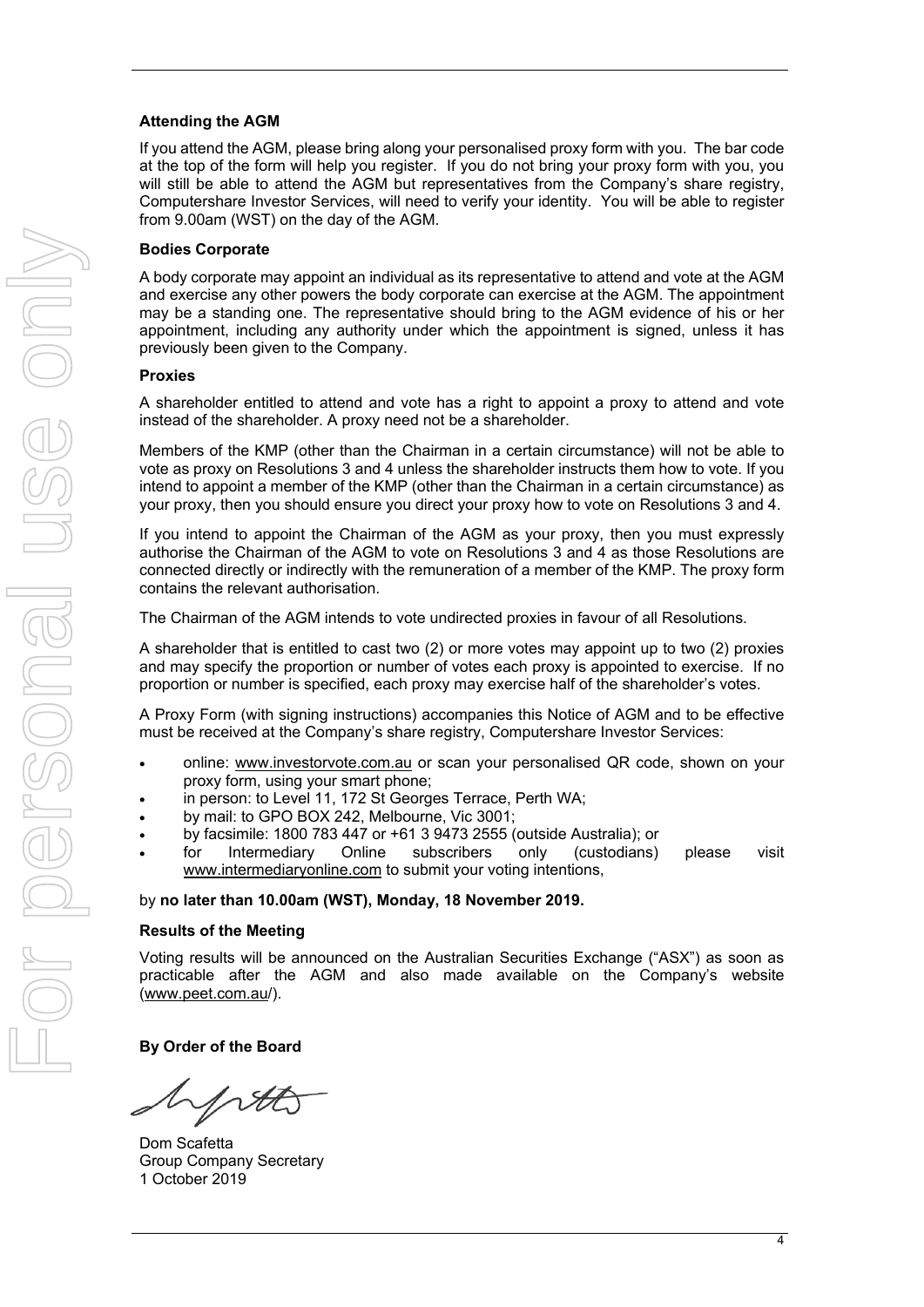#### **PEET LIMITED ABN 56 008 665 834**

#### **EXPLANATORY MEMORANDUM TO SHAREHOLDERS**

This Explanatory Memorandum has been prepared to assist shareholders to understand the business to be put to shareholders at the 2019 Annual General Meeting ("AGM").

#### **1 Financial report**

The *Corporations Act 2001* (*Cth*) ("Corporations Act") requires the:

- reports of the Directors and auditor; and
- annual financial report, including the financial statements of the Company for the year ended 30 June 2019,

to be laid before the AGM. The Corporations Act does not require a vote of shareholders on the reports or statements. However, shareholders will be given reasonable opportunity to raise questions about, or make comments on, the reports and statements at the meeting.

Also, a reasonable opportunity will be given to shareholders, as a whole, at the meeting to ask the Company's auditor questions relevant to the conduct of the audit, the preparation and content of the auditor's report, the accounting policies adopted by the Company in relation to the preparation of the financial statements and the independence of the auditor in relation to the conduct of the audit.

#### **2 Resolutions 1 and 2 - Re-election of Directors**

Rule 8.1(d) of the Company's Constitution provides that, if after excluding the Managing Director and Directors appointed by the Directors to fill a casual vacancy and standing for election, the number of Directors is five or less, then two of the remaining Directors must retire from office or, if the number is more than five, one third of those Directors must retire from office. Accordingly, Mr Anthony Wayne (Tony) Lennon and Mr Robert John McKinnon retire by rotation and offer themselves for re-election.

The experience, qualifications and other information about the two Directors are shown on the following page.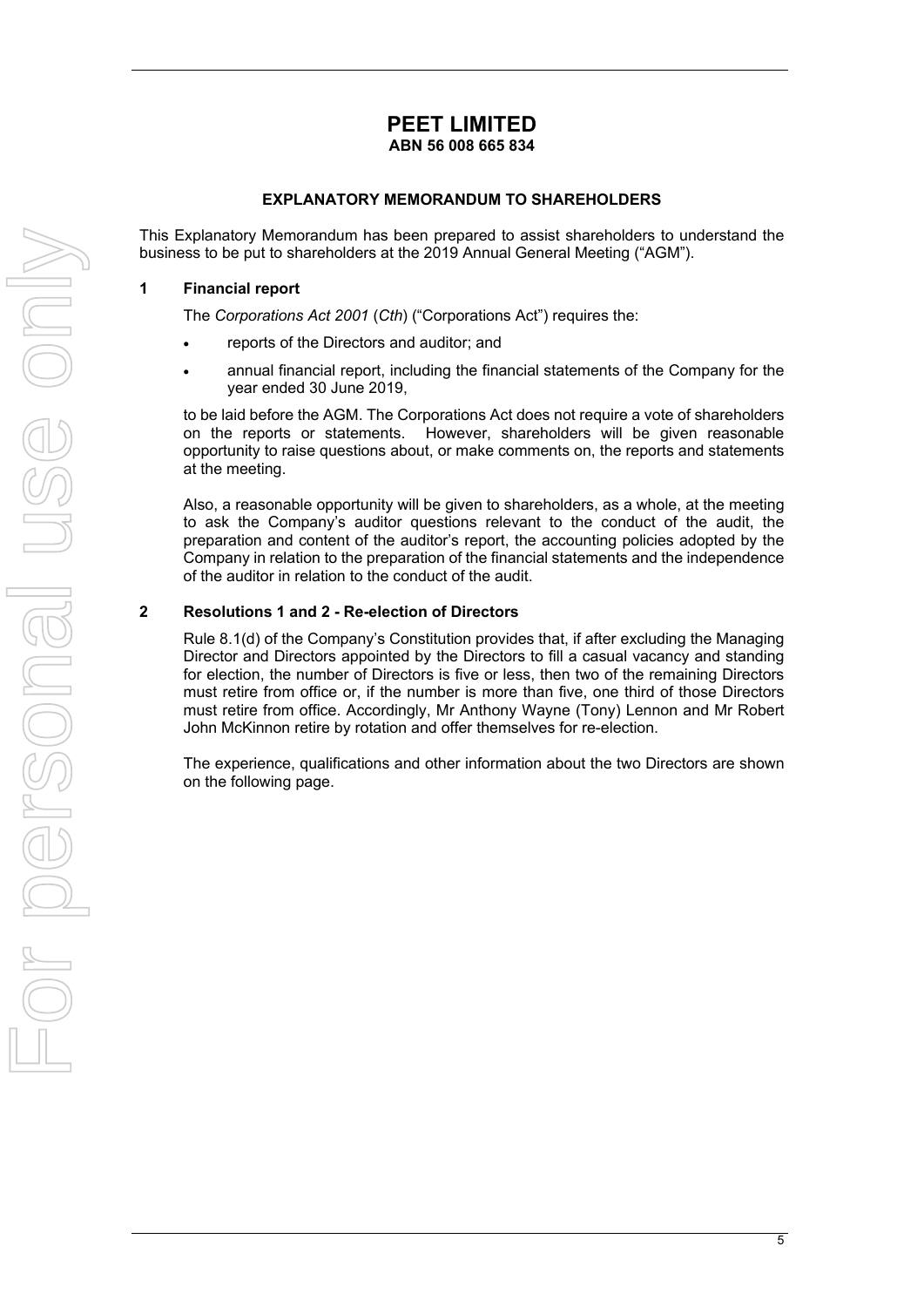#### **Directors up for re-election**

#### **ANTHONY WAYNE (TONY) LENNON (FAICD) is the Non-executive Chairman of the Company.**

Tony Lennon has extensive general commercial experience and particularly in the property industry.

Mr Lennon is a Fellow of the Australian Institute of Company Directors and an Associate of the Australian Property Institute. He is a World Fellow Member of The Duke of Edinburgh's International Award.

His industry service has included State Government appointed roles as Chairman of both the Perth Inner City Living Taskforce and the Residential Densities Review Taskforce. He was also a Member of the Commercial Tribunal (Commercial Tenancies).

Mr Lennon is a former President of Western Australia's Shire of Peppermint Grove and Deputy Chairman of the National Board of the Australia Day Council. He is also a former Chairman of the Curtin Aged Persons Foundation and a founding Director of the Wearne and the Riversea Hostels for the Aged, both of which are locally initiated and managed community facilities.

*Directors' recommendation on the re-election of Mr Anthony Wayne (Tony) Lennon*  With Mr Anthony Wayne (Tony) Lennon abstaining, the Directors unanimously recommend you vote in favour of his re-election.

#### **ROBERT JOHN MCKINNON (FCPA, FCIS, FGIA, MAICD) is an Independent Director of the Company.**

Appointed as Non-executive Director in May 2014, Mr McKinnon has 40 years' experience in finance and general management positions in the light manufacturing and industrial sectors in Australia, New Zealand and Canada.

He is the former Managing Director of Austal Ships and Fleetwood Corporation Limited and spent 28 years with Capral Aluminium (formerly Alcan Australia) in various financial and senior executive positions.

Mr McKinnon is also a former Non-executive Director of Bankwest, Brierty Limited, Programmed Maintenance Services Limited and Tox Free Solutions Limited.

*Directors' recommendation on the re-election of Mr Robert John McKinnon*  With Mr McKinnon abstaining, the Directors unanimously recommend you vote in favour of his re-election.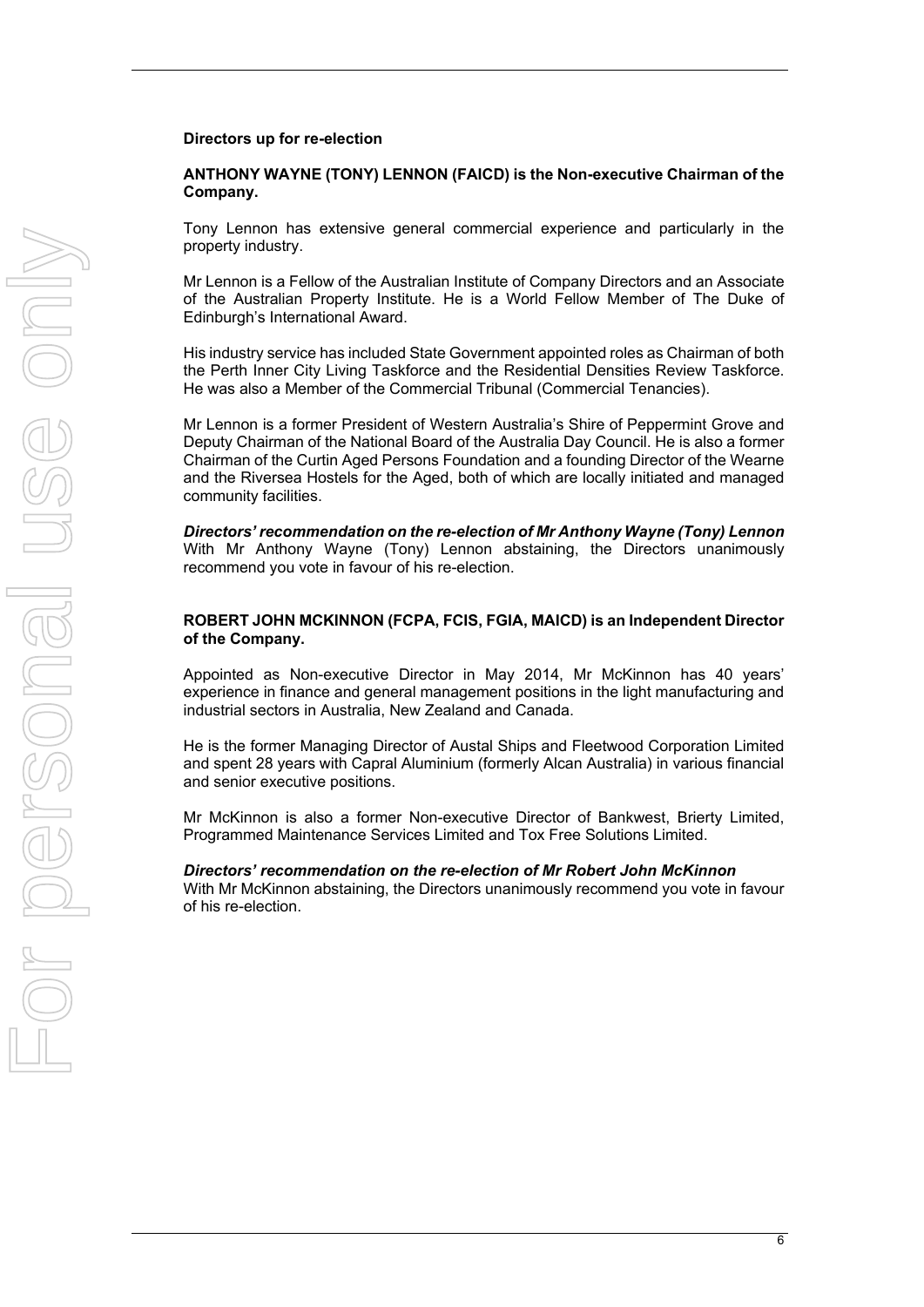#### **3 Resolution 3 - Adoption of Remuneration Report**

Section 250R(2) of the Corporations Act requires a resolution adopting the Remuneration Report be put to the vote.

The Remuneration Report is set out on pages 44 to 59 of the 2019 Annual Report.

Shareholders are advised that the vote on this item is advisory only and does not bind the Directors or the Company.

#### **4 Resolution 4 - Approval for the grant of FY20 Performance Rights ("PRs") under the Peet Limited Performance Rights Plan ("PPRP") to Brendan Gore ("Gore")**

Shareholder approval is sought for the purposes of ASX Listing Rule 10.14 and all other purposes for the granting of 897,797 FY20 PRs to Gore under the PPRP.

Table 1 provides a summary of the terms of the FY20 PRs proposed to be granted to Gore.

| Table 1                             |                             |                                               |                                 |                                         |                          |
|-------------------------------------|-----------------------------|-----------------------------------------------|---------------------------------|-----------------------------------------|--------------------------|
| <b>Performance</b><br><b>Period</b> | <b>Vesting Term</b>         | <b>Expiry Date</b>                            | <b>Exercise</b><br><b>Price</b> | <b>Performance</b><br><b>Conditions</b> | <b>Allocation</b><br>(%) |
| 3 years ending<br>30/06/2022        | Period ending<br>30/06/2022 | 15 <sup>th</sup> anniversary<br>of grant date | \$0.00                          | EPS growth<br>FUM growth                | 60%<br>40%<br>100%       |

#### **Performance Conditions**

The Performance Conditions will be measured over a three-year period from 1 July 2019 to 30 June 2022 ("FY20 Performance Period").

The measures used to determine performance are earnings per share ("EPS") growth and funds under management ("FUM") growth.

The vesting of 60% of the FY20 PRs proposed to be granted will be subject to the EPS growth condition and the vesting of the remaining 40% to the FUM growth condition.

#### *EPS growth*

The EPS growth condition will be measured as the average growth in operating EPS over the FY20 Performance Period, with the EPS derived for FY19 as the base year.

The earnings component of EPS is calculated as net profit measured in accordance with Australian Accounting Standards, excluding write-downs of inventories and development costs and increases in the carrying value of inventories during the relevant financial year, and is subject to other adjustments at the Board's discretion.

EPS growth is then compared to the Board's internal target EPS growth for the FY20 Performance Period ("EPS Target").

Of the 60% of the FY20 PRs proposed to be granted subject to the EPS growth condition, the proportion to vest will be as detailed in Table 2.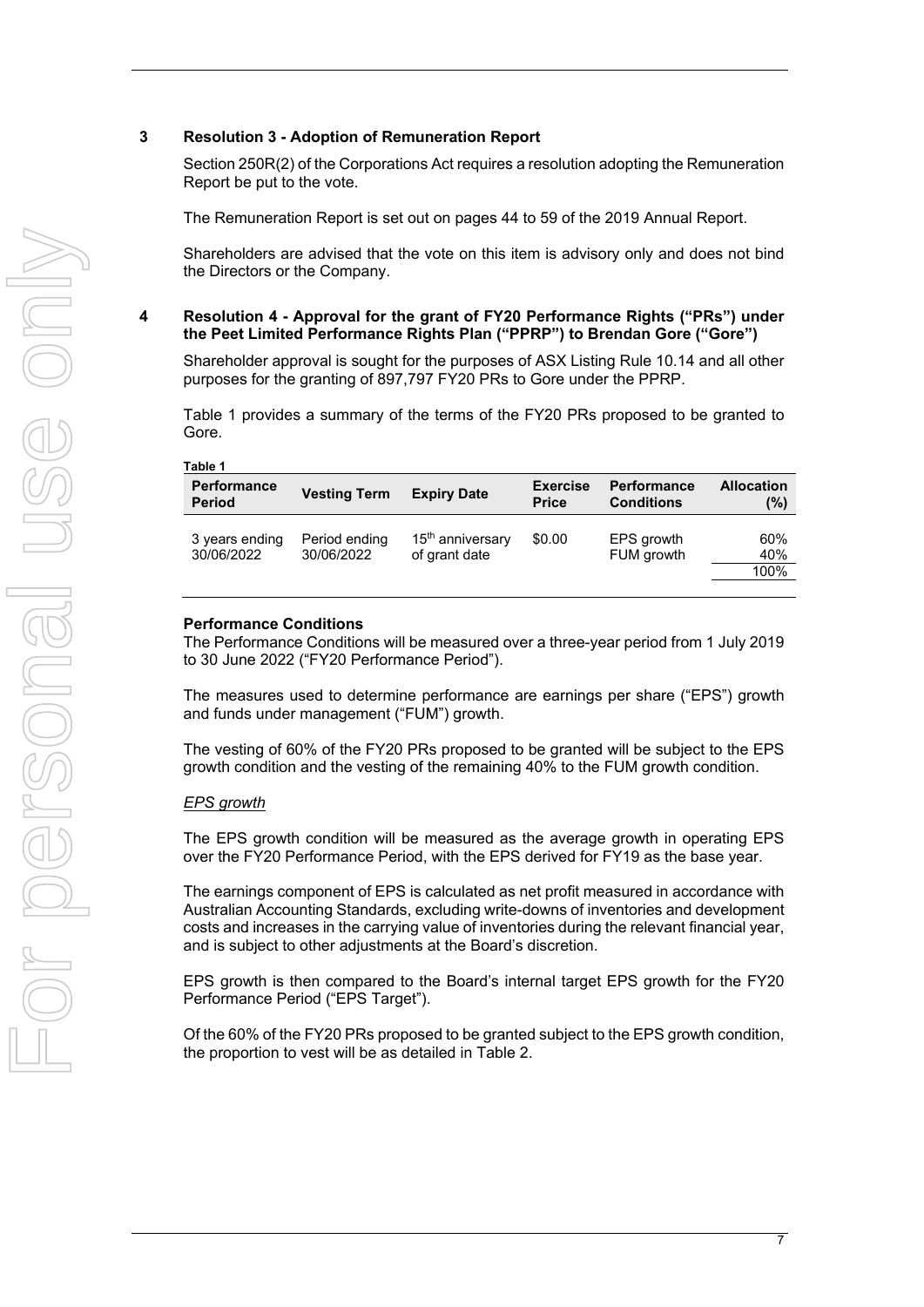#### **Table 2**

| Performance Level <sup>1</sup>                                                                                                                                                             | % of PRs vesting       |  |  |  |
|--------------------------------------------------------------------------------------------------------------------------------------------------------------------------------------------|------------------------|--|--|--|
| < 80% of the EPS Target                                                                                                                                                                    | $0\%$                  |  |  |  |
| 80% of the EPS Target                                                                                                                                                                      | 50%                    |  |  |  |
| 80% to 100% of the EPS Target                                                                                                                                                              | 50% to 80% (pro-rata)  |  |  |  |
| 100% to 120% of the EPS Target                                                                                                                                                             | 80% to 100% (pro-rata) |  |  |  |
| > 120% of the EPS Target                                                                                                                                                                   | 100%                   |  |  |  |
| The actual performance against the EPS Target will be reported to shareholders in the<br>1 <sub>1</sub><br>Company's Remuneration Report following the end of the FY20 Performance Period. |                        |  |  |  |

#### *FUM growth*

FUM growth is measured as the total of the following:

- (a) the purchase price (ex GST) of land acquired by a Peet syndicate; or
- (b) the purchase price (ex GST) of land acquired by a Peet joint venture; or
- (c) the market value (ex GST) of land for which Peet has been appointed development manager at the time of its appointment; or
- (d) the selling price (ex GST) of land sold by:
	- (i) Peet;
	- (ii) a Peet syndicate;
	- (iii) a Peet joint venture; or
	- (iv) other Peet-managed project,

to a third party and where Peet is appointed the development manager (and where applicable, to manage the leasing) of a commercial, industrial, retail or residential built-form project on that property; or

(e) in all other property funds management-related transactions, as determined by the Board,

during the FY20 Performance Period.

**Table 3** 

The FUM growth during the FY20 Performance Period is reduced by the equity interest retained by Peet and is then compared to the rolling three-year FUM growth target ("FUM Target") set by the Board.

The proportion of FUM growth-related FY20 PRs to vest will be as shown in Table 3.

| <b>Performance Level</b> | 3-year rolling FUM growth      | % of PRs vesting       |  |
|--------------------------|--------------------------------|------------------------|--|
| < FUM Target             | < \$60 million                 | $0\%$                  |  |
| <b>FUM Target</b>        | \$60 million                   | 50%                    |  |
| FUM Target to medium     | \$60 million to \$100 million  | 50% to 70% (pro-rata)  |  |
| Medium to maximum        | \$100 million to \$150 million | 70% to 100% (pro-rata) |  |
| > Maximum                | $> $150$ million               | 100%                   |  |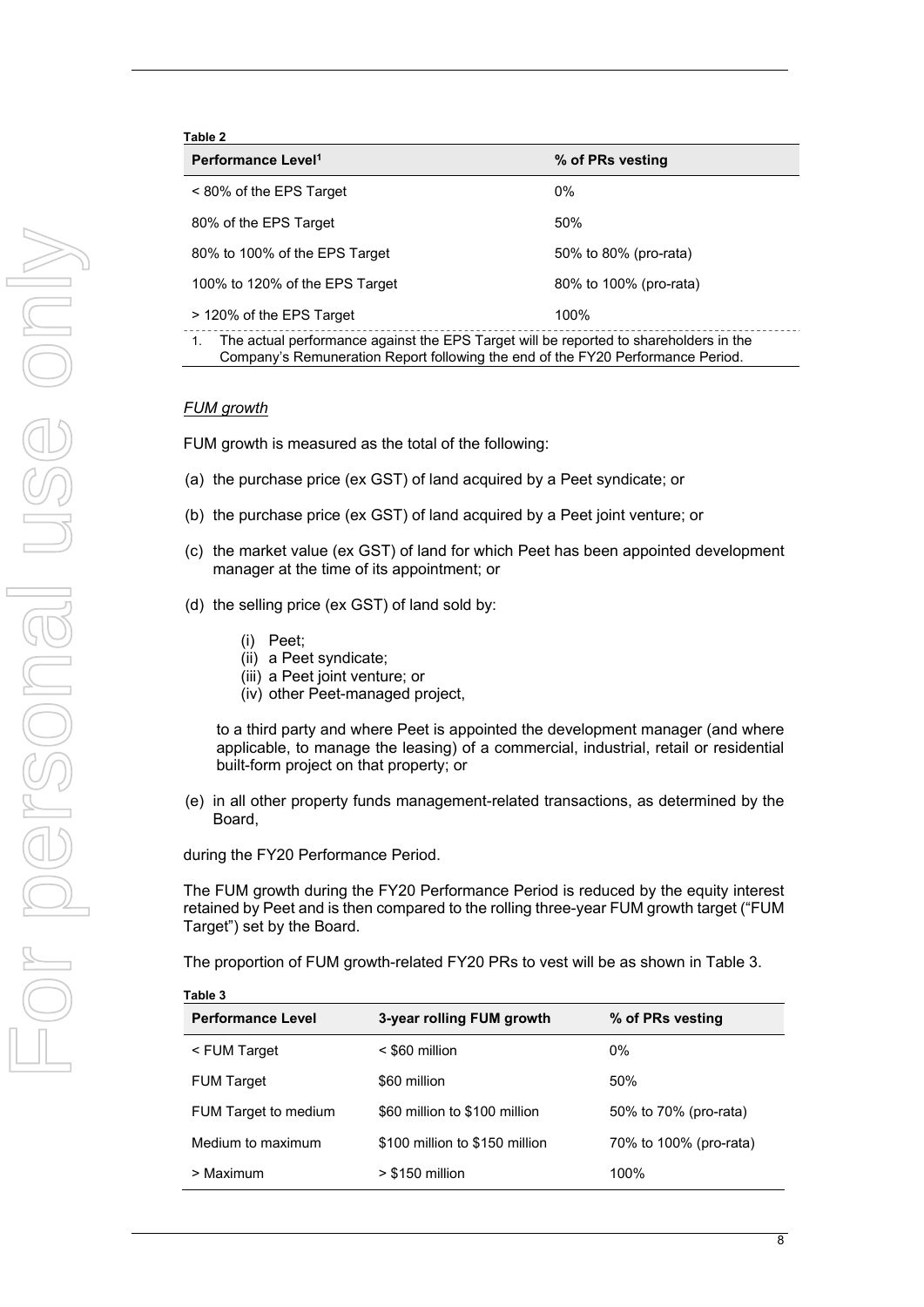#### **ASX Listing Rule 10.14 approval**

Broadly, ASX Listing Rule 10.14 provides that a company must obtain shareholder approval if it wishes to grant performance rights under an "employee incentive scheme" to a director of the company.

For the purposes of ASX Listing Rule 10.14, the PPRP is an "employee incentive scheme". Accordingly, the grant of the FY20 PRs and any shares issued following any vesting and exercise of the FY20 PRs under the PPRP to Gore requires shareholder approval for the purposes of ASX Listing Rule 10.14.

While it is the intention of the Board to meet the vesting of FY20 PRs with the on-market acquisition of shares in Peet, the Board wishes to retain the flexibility to meet any vesting with the issue of new shares.

For the purposes of ASX Listing Rule 10.15, the following information is provided:

**(i) If the person to whom the securities will be issued is not a Director, a statement of the relationship between the person and the Director** 

Gore is the Managing Director and Chief Executive Officer of the Company.

**(ii) The maximum number of securities that may be acquired by all persons for whom approval is required and the formula for calculating the number of securities to be issued** 

The maximum aggregate number of securities that may be issued to Gore if Resolution 4 is passed is 897,797 FY20 PRs.

#### *Level of participation*

The level of participation offered to Gore under the PPRP has been determined with reference to market practice and within the Company's remuneration policies as set out in the Remuneration Report.

The Long-Term Incentive ("LTI") amount for Gore is 100% of his current fixed pay of \$937,300.

The number of FY20 PRs allocated to Gore was determined by dividing his LTI amount by the calculated fair value of a FY20 PR at 1 August 2019.

#### *Valuation*

The Company commissioned an external adviser to calculate the fair value of a FY20 PR.

The fair value of a FY20 PR is based on a Black-Scholes option pricing model and has been calculated at \$1.044.

A summary of the inputs and assumptions adopted by the external adviser in determining the fair value of a FY20 PR is contained in Table 4.

#### **Table 4**

| Underlying         | <b>Valuation</b> | <b>Vesting Period</b> | <b>Effective</b> | <b>Risk-free</b> | <b>Dividend</b> |
|--------------------|------------------|-----------------------|------------------|------------------|-----------------|
| <b>Share Price</b> | <b>Date</b>      |                       | Life             | Rate             | Yield           |
| \$1.17             | 01/08/19         | 1/07/19 - 30/06/22    | 2.92 vrs.        | 0.84%            | 4.00%           |

#### **(iii) The price, or the formula for calculating the price, for each security to be acquired under the PPRP**

No payment is required for the grant of FY20 PRs or for the purchase (or issue) of the relevant shares upon vesting of the same.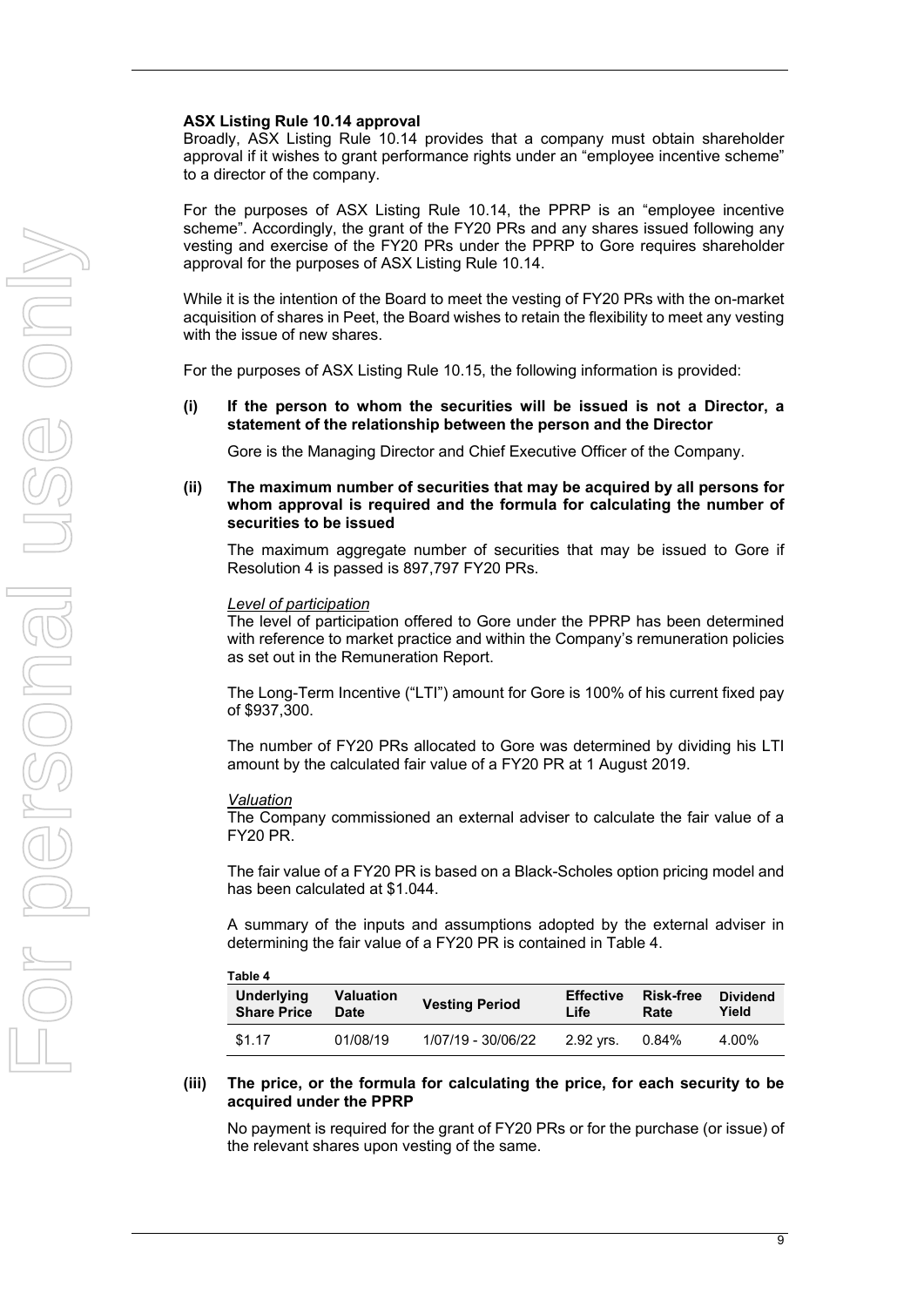#### **(iv) The names of all persons referred to in ASX Listing Rule 10.14 who received securities under the PPRP since the last approval, the number of the securities received, and acquisition price for each security**

Gore is the only person referred to in Listing Rule 10.14 who has received securities under the PPRP since last year's AGM, being the last approval.

The PRs referred to in Table 5 following do not form part of the PRs the subject of Resolution 4.

#### **Table 5**

| <b>Issued to</b> | <b>Grant date</b> | <b>Performance</b><br><b>Period</b> |         | <b>Exercise</b><br><b>Price</b> | <b>Status</b> |
|------------------|-------------------|-------------------------------------|---------|---------------------------------|---------------|
| Gore             | 29/11/2018        | 3 yrs. ending<br>30/06/2021         | 870.288 | \$0.00                          | Unvested      |

#### **(v) The names of all persons referred to in ASX Listing Rule 10.14 entitled to participate in the PPRP**

Gore is the only person referred to in ASX Listing Rule 10.14 entitled to participate in the PPRP.

#### **(vi) Voting exclusion statement**

A "voting exclusion statement" is included in the Notice of AGM to which this Explanatory Memorandum is attached.

#### **(vii) Details of loans provided in respect to the grant of securities**

No loans will be provided to Gore in respect to the grant of FY20 PRs.

#### **(viii) The date by which the Company will grant the securities**

The FY20 PRs will be granted as soon as practicable after shareholder approval is obtained and, in any event, no later than 12 months after this meeting.

#### **Other information**

Table 6, below sets out:

- the existing interests of Gore in the Company's shares and other securities;
- the maximum number of securities (i.e. PRs and shares issued following the assumed vesting of the PRs) that may be issued to Gore under the PPRP; and
- the interests of Gore after the PRs have been issued (assuming he has been issued the maximum number of PRs under the PPRP).

| Ł |  |
|---|--|
| I |  |

| <b>Existing Interests</b> |           |                              | <b>Proposed Grant</b>         |                   | <b>Interests after Proposed Grant</b> |                   |                                   |                                  |
|---------------------------|-----------|------------------------------|-------------------------------|-------------------|---------------------------------------|-------------------|-----------------------------------|----------------------------------|
| <b>Director</b>           | No of PRs | No of<br>Shares <sup>1</sup> | $%$ of<br>Shares <sup>2</sup> | Max. No<br>of PRs | Max. No<br>of Shares                  | Max. No<br>of PRs | Max. No of<br>Shares <sup>3</sup> | Max. % of<br>Shares <sup>3</sup> |
| Gore                      | 2.809.749 | 6.103.817                    | 1.26%                         | 897.797           | 897.797                               | 3,707,546         | 9.811.363                         | 2.03%                            |

1. Gore also holds 1,200,000 unlisted options.

2. Based on 483,300,489 ordinary shares on issue at the date of the Notice of AGM.

3. Based on shares on issue at the date of the Notice of AGM and assuming that all Gore's existing interests in PRs, but not options, vest and the vesting is met by way of on market acquisitions.

#### *Trading history*

In the 12-month period up to and including the date of the Notice of AGM, the highest price of the Company's shares was \$1.245 and the lowest price was \$0.945. The volume weighted average price on the ASX over the 10 business days up to and including the date of the Notice of AGM was \$1.15. The closing price on the date of the Notice of AGM was \$1.155.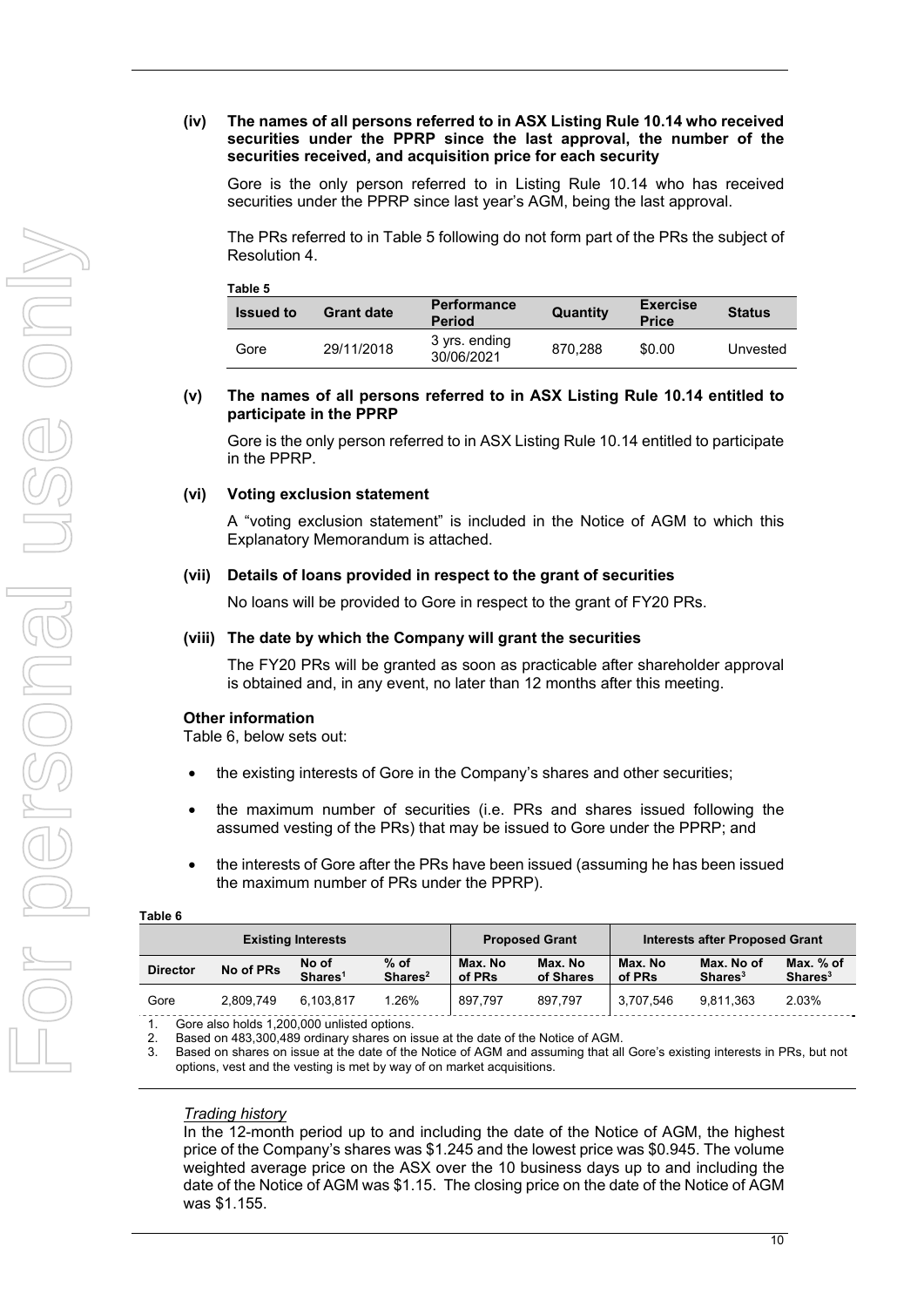#### *Remuneration*

Details of Gore's remuneration are shown in the Company's 2019 Remuneration Report forming part of the 2019 Annual Report. For those shareholders that have elected not to receive a hard copy of the 2019 Annual Report, an electronic copy can be found on the Company's website at www.peet.com.au.

#### *Directors' recommendation in respect of Resolution 4*

Gore has a material personal interest in the outcome of Resolution 4 and, accordingly, abstains from making a recommendation in respect of the Resolution.

The Board (with Gore abstaining) recommends that shareholders vote in favour of Resolution 4.

These recommendations are made on the basis that several benefits would be expected to flow to the Company by issuing PRs to Gore under the PPRP, including the following:

- (i) equity based incentive schemes are a common and effective means of motivating and improving the performance of senior executives;
- (ii) it will ensure that the interests of Gore continue to be aligned with the interests of shareholders; and
- (iii) the PPRP is designed to provide an incentive for future performance with restrictions on securities vesting under the PPRP Rules encouraging Gore to remain with the Company.

The Board considers the targets set for the vesting conditions to have a balance between being:

- (i) achievable and therefore incentivising Gore; and
- (ii) challenging to ensure Gore's performance is appropriately remunerated and his interests are aligned to those of shareholders.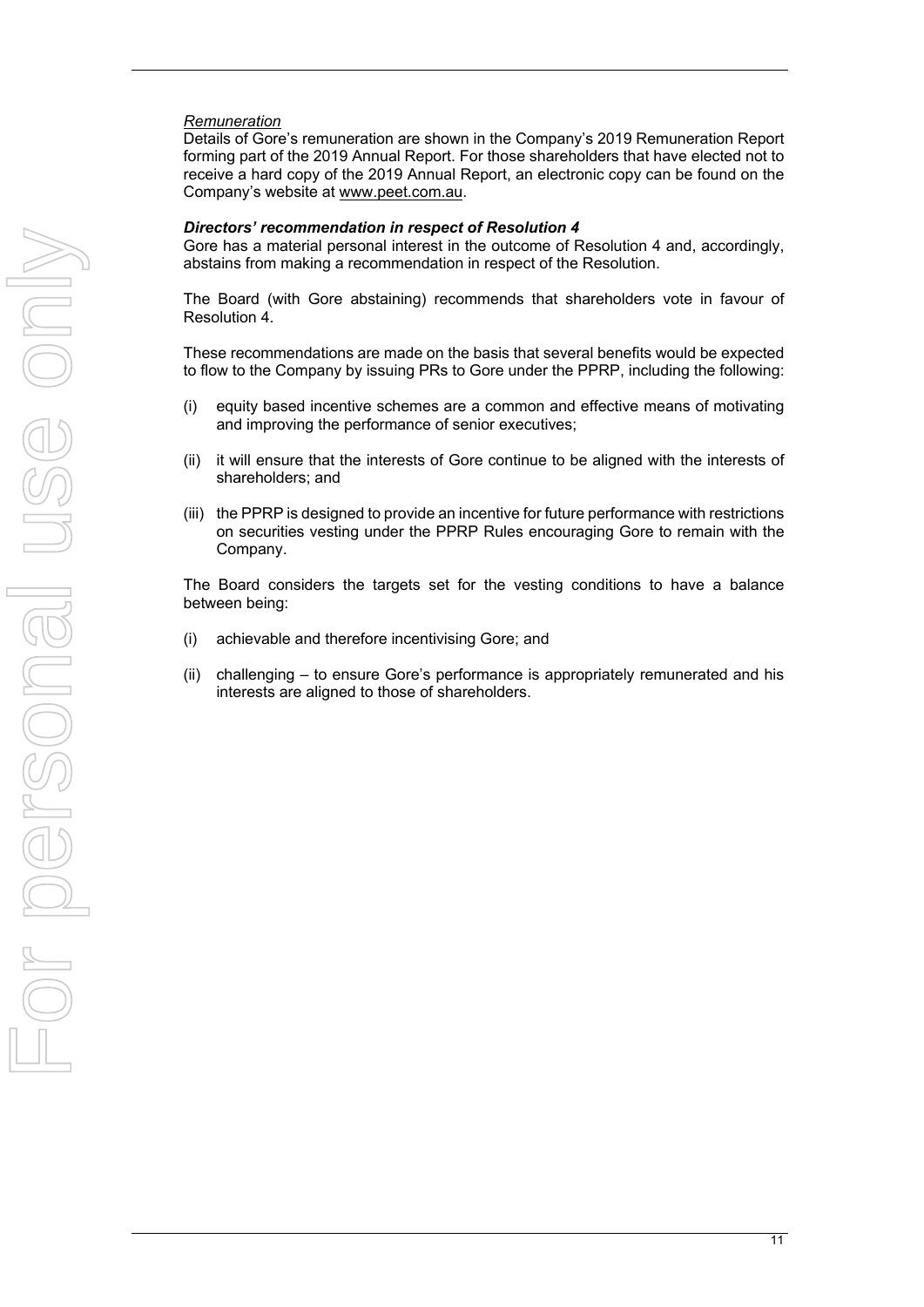#### *Intentionally left blank*

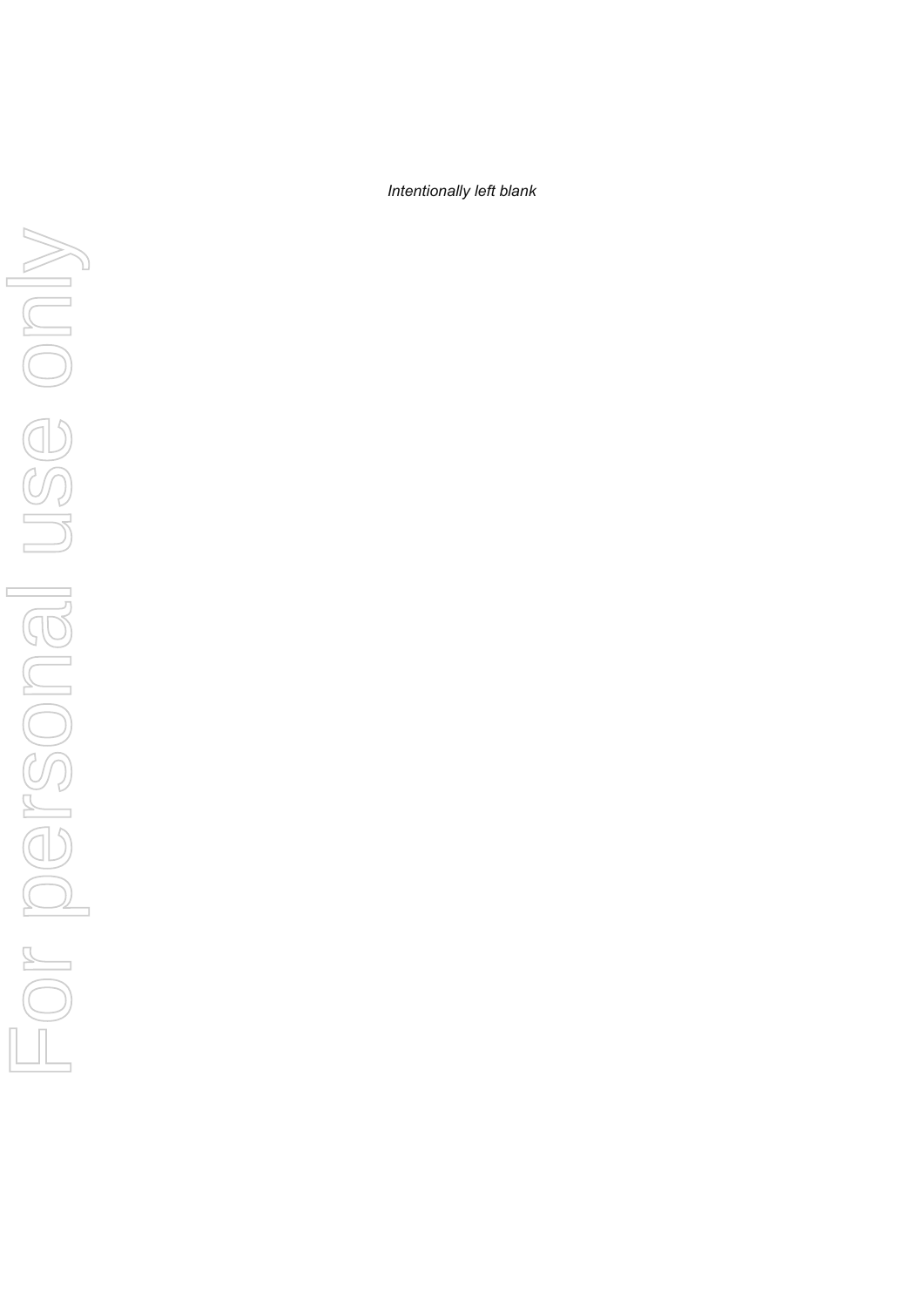

Peet Limited **|** ABN 56 008 665 834

#### **Need assistance?**

**Phone:**

1300 850 505 (within Australia) +61 3 9415 4000 (outside Australia)

**Online:** www.investorcentre.com/contact

PPC MR SAM SAMPLE FLAT 123 123 SAMPLE STREET THE SAMPLE HILL SAMPLE ESTATE SAMPLEVILLE VIC 3030



#### **YOUR VOTE IS IMPORTANT**

For your proxy appointment to be effective it must be received by **10:00am (WST) Monday, 18 November 2019.**

## **Proxy Form**

#### **How to Vote on Items of Business Lodge your Proxy Form:**

All your securities will be voted in accordance with your directions.

#### **APPOINTMENT OF PROXY**

**Voting 100% of your holding:** Direct your proxy how to vote by marking one of the boxes opposite each item of business. If you do not mark a box your proxy may vote or abstain as they choose (to the extent permitted by law). If you mark more than one box on an item your vote will be invalid on that item.

**Voting a portion of your holding:** Indicate a portion of your voting rights by inserting the percentage or number of securities you wish to vote in the For, Against or Abstain box or boxes. The sum of the votes cast must not exceed your voting entitlement or 100%.

**Appointing a second proxy:** You are entitled to appoint up to two proxies to attend the meeting and vote on a poll. If you appoint two proxies you must specify the percentage of votes or number of securities for each proxy, otherwise each proxy may exercise half of the votes. When appointing a second proxy write both names and the percentage of votes or number of securities for each in Step 1 overleaf.

**Voting restrictions for members of the key management personnel (KMP):** Please note that if you appoint a member of the KMP or one of their closely related parties as your proxy, they will not be able to vote your proxy on Resolutions 3 and 4, unless you direct them how to vote or you appoint the Chairman of the Meeting as your proxy. If the Chairman of the Meeting is or becomes your proxy, but you do not mark a voting box for Resolutions 3 and 4, then by completing and returning this form, you will be expressly authorising the Chairman of the Meeting to exercise your proxy on Resolutions 3 and 4 as he thinks fit, even though the Resolutions are connected with the remuneration of the Company's KMP.

#### **A proxy need not be a securityholder of the Company.**

#### **SIGNING INSTRUCTIONS FOR POSTAL FORMS**

**Individual:** Where the holding is in one name, the securityholder must sign.

**Joint Holding:** Where the holding is in more than one name, all of the securityholders should sign.

**Power of Attorney:** If you have not already lodged the Power of Attorney with the registry, please attach a certified photocopy of the Power of Attorney to this form when you return it.

**Companies:** Where the company has a Sole Director who is also the Sole Company Secretary, this form must be signed by that person. If the company (pursuant to section 204A of the Corporations Act 2001) does not have a Company Secretary, a Sole Director can also sign alone. Otherwise this form must be signed by a Director jointly with either another Director or a Company Secretary. Please sign in the appropriate place to indicate the office held. Delete titles as applicable.

#### **ATTENDING THE MEETING**

**If you are attending in person, please bring this form with you to assist registration.**

#### **Corporate Representative**

If a representative of a corporate securityholder or proxy is to attend the meeting you will need to provide the appropriate "Appointment of Corporate Representative" prior to admission. A form may be obtained from Computershare or online at www.investorcentre.com under the help tab, "Printable Forms".

**XX**

#### **Online:**

Use your computer or smartphone to appoint your proxy and vote at www.investorvote.com.au or scan your personalised QR code below using your smartphone.

Your secure access information is



**SRN/HIN: I9999999999 Control Number: 999999 PIN: 99999**

For Intermediary Online subscribers (custodians) go to www.intermediaryonline.com

**By Mail:**

Computershare Investor Services Pty Limited GPO Box 242 Melbourne VIC 3001 Australia

**By Fax:**

1800 783 447 within Australia or +61 3 9473 2555 outside Australia

**PLEASE NOTE:** For security reasons it is important that you keep your SRN/HIN confidential.